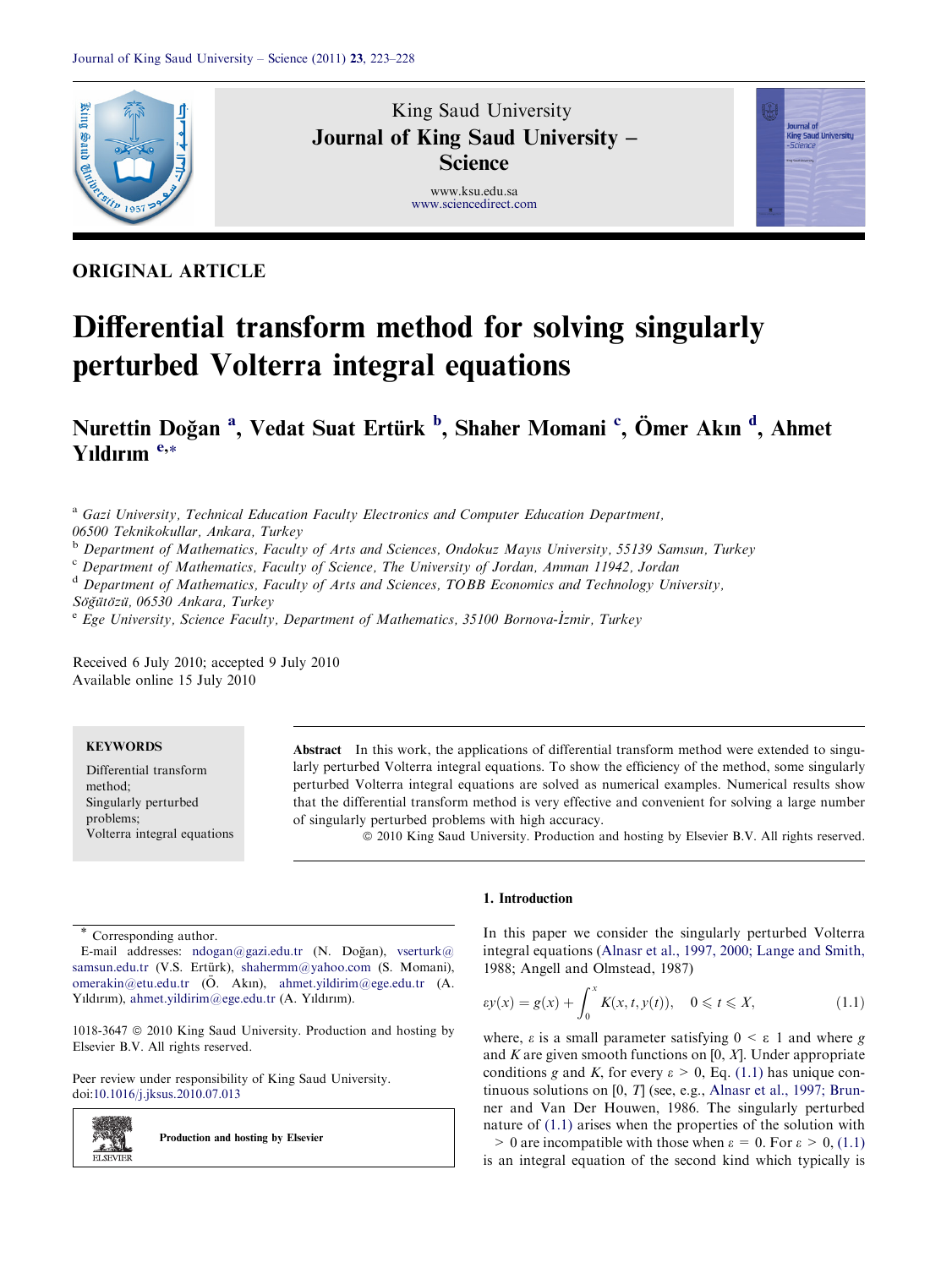well posed whenever  $K$  is sufficiently well behaved. When  $\varepsilon = 0$ , (1.1) is reduced to an integral equation of the first kind whose solution may well be incompatible with the case for  $\epsilon > 0$ . The interest here is in those problems which do imply such an incompatibility in the behavior of y near  $x = 0$ . This suggests the existence of boundary layer near the origin where the solution undergoes a rapid transition (Alnasr et al., 1997, 2000; Lange and Smith, 1988; Angell and Olmstead, 1987).

The aim of our study is to employ the differential transform method (in short, DTM) Pukhov et al., 1980; Zhou et al., 1986 as an alternative to existing methods in solving the singularly perturbed Volterra integral problems and the method is implemented to four numerical examples. The concept of differential transform method was first introduced by Pukhov et al. (1980) and Zhou et al. (1986), who solved linear and nonlinear initial value problems in electric circuit analysis. It is a semi-numerical and semi-analytic technique that formulizes Taylor series in a totally different manner. With this technique, the given differential equation and its related boundary conditions are transformed into a recurrence equation that finally leads to the solution of a system of algebraic equations as coefficients of a power series solution. This method is useful to obtain the exact and approximate solutions of linear and nonlinear differential equations. No need to linearization or discretization, large computational work and round-off errors are avoided. It has been used to solve effectively, easily and accurately a large class of linear and nonlinear problems with approximations. The method is well addressed in Ertürk and Momani (2007), Arıkoğlu and Özkol (2005), Ayaz (2004), Liu and Song (2007), Hassan (2008), Bildik et al. (2006) and Ertürk and Momani (2007).

The paper has been organized as follows. In Section 2, a brief description of the method is presented, while, in Section 3, four numerical examples are solved to demonstrate the applicability of the present method. The discussion on our results is given in Section 4.

#### 2. Differential transform method

Let  $f(r)$  be analytic in a domain R and let  $r = r_0$  represent any point in R. Then, the function  $f(r)$  is represented by a power series whose center is located at  $r_0$ . The differential transform of the kth derivative of the function  $f(r)$  in one variable is defined as follows:

$$
F(k) = \frac{1}{k!} \left[ \frac{d^k f(r)}{dr^k} \right]_{r=r_0},
$$
\n(2.1)

where,  $f(r)$  is the original function and  $(F (k))$  is the transformed function. The inverse transformation of the function  $f(r)$  is defined by

$$
f(r) = \sum_{k=0}^{\infty} F(k)(r - r_0)^k.
$$
 (2.2)

Combining Eqs. (2.1) and (2.2), one may write:

$$
f(r) = \sum_{k=0}^{\infty} \frac{1}{k!} \left[ \frac{d^k f(r)}{dr^k} \right]_{r=r_0} \quad (r - r_0)^k.
$$
 (2.3)

Eq. (2.3) implies that the concept of differential transform method is derived from Taylor series expansion. However, the method does not evaluate the derivatives symbolically. An iterative procedure which is described by the transformed

Table 1 Operations of differential transform.

| Original function                    | Transformed function                                             |
|--------------------------------------|------------------------------------------------------------------|
| $f(x) = u(x) \pm v(x)$               | $F(k) = U(k) + G(k)$                                             |
| $f(x) = \alpha u(x)$                 | $F(k) = \alpha U(k)$                                             |
| $f(x) = u(x)v(x)$                    | $F(k) = U(k)G(k)$                                                |
| $f(x) = \frac{du(x)}{dx}$            | $F(k) = (k+1)U(k+1)$                                             |
| $f(x) = \frac{d^m u(x)}{dx^m}$       | $F(k) = (k + 1)(k + 2) \dots (k + m)U(k + m)$                    |
| $f(x) = x^m$                         | $F(k) = \delta(k - m)$                                           |
| $f(x) = e^{\lambda x}$               | $F(k) = \frac{\lambda^k}{k!}$                                    |
| $f(x) = \sin(\omega x + \alpha)$     | $F(k) = \frac{\omega^k}{k!} \sin(\pi k/2 + \alpha)$              |
| $f(x) = \cos(\omega x + \alpha)$     | $F(k) = \frac{\omega^k}{k!} \cos(\pi k/2 + \alpha)$              |
| $f(x) = \int_{x_0}^x u(t) dt$        | $F(k) = \frac{U(k-1)}{k}, k \ge 1, F(0) = 0$                     |
| $f(x) = \int_{x_0}^{x} u(t)v(t)dt$   | $F(k) = \frac{1}{k} \sum_{k=1}^{k-1} U(k) V(k - k - 1), k \ge 1$ |
| $f(x) = u(x) \int_{x_0}^{x} v(t) dt$ | $F(k) = \sum_{k=1}^{k} \frac{1}{k!} U(k - k!) V(k - 1), k \ge 1$ |

equations of the original functions can be used to calculate the related derivatives. In this study, we use the lower case letter to represent the original function and upper case letter to stand for the transformed function.

In actual applications, the function  $f(r)$  is expressed by a finite series and Eq. (2.2) can be written as

$$
f(r) = \sum_{k=0}^{N} F(k)(r - r_0)^k,
$$
\n(2.4)

which implies that  $\sum_{k=N+1}^{\infty} F(k)(r - r_0)^k$  is negligibly small. In this study, the convergence of the natural frequencies determines the value of N. The theorems which are frequently used in the transformation analysis are shown in Table 1.

#### 3. Applications and numerical results

In order to illustrate the advantages and the accuracy of differential transform method for solving singularly perturbed Volterra integral equations, we have applied the method to four problems.

Example 1. We consider the following linear singularly perturbed Volterra integral equation discussed in Alnasr (2000) and Alnasr and Momani (2008):

$$
\varepsilon y(x) = \int_0^x [1 + t - y(t)] dt.
$$
 (3.1)

The exact solution of this problem is known as

$$
y(x) = x + 1 - \exp\left(\frac{-x}{\varepsilon}\right) - \varepsilon \left(1 - \exp\left(\frac{-x}{c}\right)\right) \tag{3.2}
$$

According to the operations of differential transformation given in Table 1, we have the following recurrence relation:

$$
Y(k) = \frac{1}{\varepsilon} \left( \frac{\delta(k-1) + \delta(k-2) - Y(k-1)}{k} \right) k \ge 1, \ Y(0) = 0.
$$
\n(3.3)

Utilizing the recurrence relation in Eq. (3.3), we find

$$
Y(1) = \frac{1}{\varepsilon},
$$
  

$$
Y(2) = -\frac{1}{2\varepsilon^2} + \frac{1}{2\varepsilon}
$$

;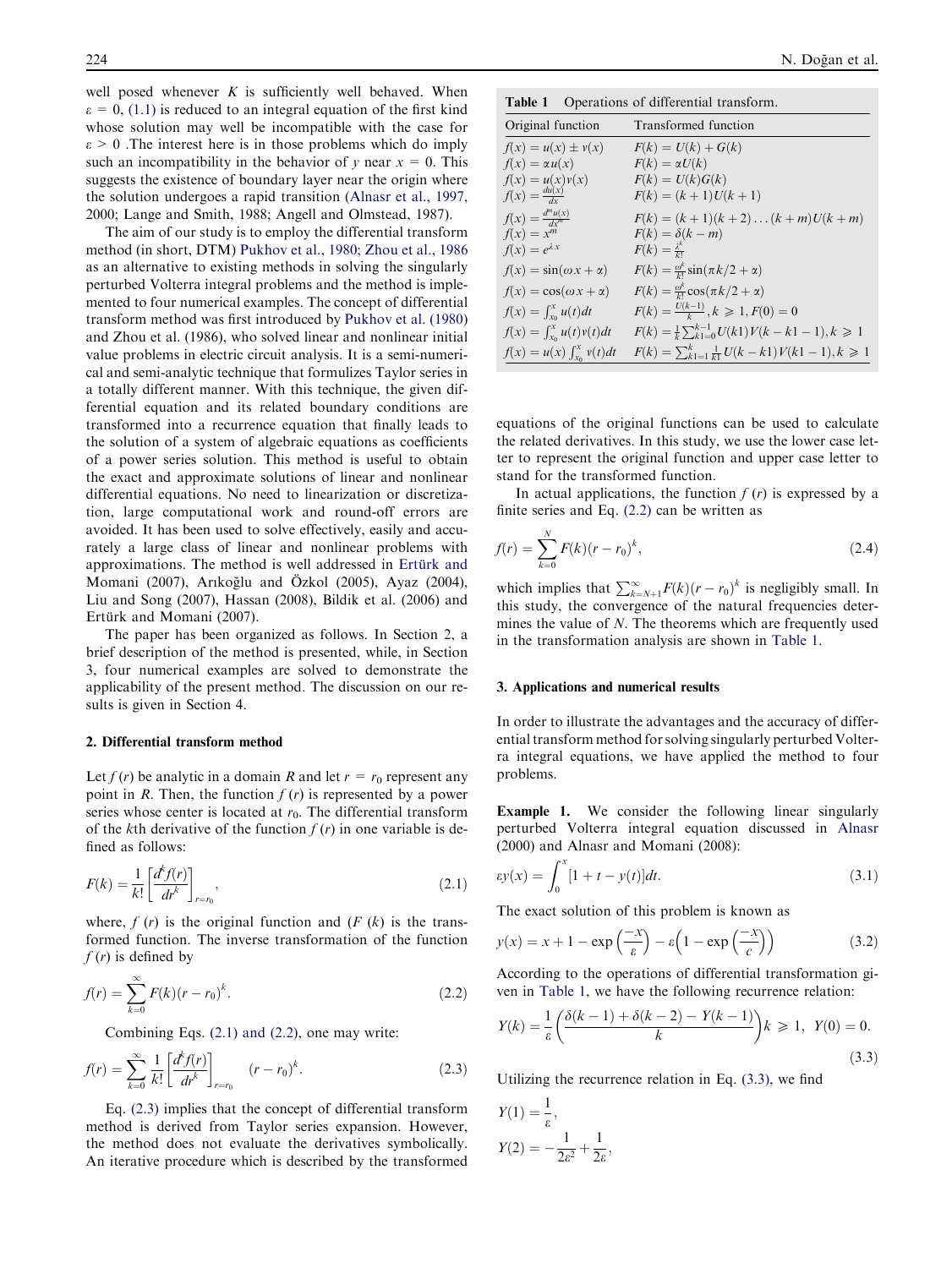$$
Y(3) = \frac{1}{6\varepsilon^3} - \frac{1}{6\varepsilon^2},
$$
  
\n
$$
Y(4) = -\frac{1}{24\varepsilon^4} + \frac{1}{24\varepsilon^3},
$$
  
\n
$$
Y(5) = \frac{1}{120\varepsilon^5} - \frac{1}{120\varepsilon^4},
$$
  
\n
$$
Y(6) = -\frac{1}{720\varepsilon^6} + \frac{1}{720\varepsilon^5},
$$
  
\n
$$
Y(7) = \frac{1}{5040\varepsilon^7} - \frac{1}{5040\varepsilon^6},
$$
  
\n
$$
Y(8) = -\frac{1}{40320\varepsilon^8} + \frac{1}{40320\varepsilon^7},
$$
  
\n...

and so on, in this manner  $Y(k)$  for  $k \geq 9$  can be easily obtained. Therefore, from (2.2), the first few terms of the series solution is as follows:

$$
y(x) = \frac{x}{\varepsilon} + \left( -\frac{1}{2\varepsilon^2} + \frac{1}{2\varepsilon} \right) x^2 + \left( \frac{1}{6\varepsilon^3} - \frac{1}{6\varepsilon^2} \right) x^3 + \left( -\frac{1}{24\varepsilon^4} + \frac{1}{24\varepsilon^3} \right) x^4 + \left( \frac{1}{120\varepsilon^5} - \frac{1}{120\varepsilon^4} \right) x^5 + \left( -\frac{1}{720\varepsilon^6} + \frac{1}{720\varepsilon^5} \right) x^6 + \left( \frac{1}{5040\varepsilon^7} - \frac{1}{5040\varepsilon^6} \right) x^7 + \left( -\frac{1}{40320\varepsilon^8} + \frac{1}{40320\varepsilon^7} \right) x^8 + \cdots
$$
 (3.4)

As the number of terms involved increases, one can observe that the series solution obtained using differential transform method converges to series expansion of the exact solution (3.2). Note that 20 terms are considered in Eq. (3.4) for the numerical results. Comparison of the numerical results with the exact solution (3.2) for  $\varepsilon = 1$ ,  $\varepsilon = 0.75$ ,  $\varepsilon = 0.5$  and  $\varepsilon = 0.25$  is shown in Table 2.

Example 2. Consider the following singularly perturbed Volterra integral equation discussed in Alnasr (2000), Alnasr and Momani (2008) and Ibrahim and Alnasr (1998):

$$
\varepsilon y(x) = \int_0^x (1 + x - t)[1 + t - y(t)]dt.
$$
\n(3.5)

The exact solution of this problem is known as

$$
y(x) = x + 1 + \frac{1}{\gamma_1 - \gamma_2} \left[ \left( \gamma_2 - 1 + \frac{1}{\varepsilon} \right) \exp(\gamma_1 x) - \left( \gamma_1 - 1 + \frac{1}{\varepsilon} \right) \exp(\gamma_2 x) \right],
$$
\n(3.6)

where the parameters  $\gamma_1$  and  $\gamma_2$  are defined as

$$
\gamma_1 = \frac{1}{2\varepsilon} \left( -1 + \sqrt{1 - 4\varepsilon} \right), \quad \gamma_1 = \frac{1}{2\varepsilon} \left( -1 - \sqrt{1 - 4\varepsilon} \right) \tag{3.7}
$$

If we apply differential transform to the Eq. (3.5), by using Table 1, we can obtain the following transformed equation:

$$
Y(k) = \frac{1}{\varepsilon} \left( \frac{\delta(k-1) - \delta(k-3)}{k} + \sum_{k=1}^{k} \frac{1}{k!} \delta(k-k-1) [\delta(k-1) - \delta(k-2) - Y(k-1)] \right) + \frac{1}{k} \sum_{k=1}^{k-1} \frac{1}{k!} Y(k) [\delta(k-k-2) - \delta(k-k-1)] + \frac{1}{k} \sum_{k=1}^{k-1} \frac{1}{k!} Y(k) [\delta(k-k-1) - \delta(k-k-1)] + \frac{1}{k} \sum_{k=1}^{k-1} \frac{1}{k!} Y(k) [\delta(k-k-1) - \delta(k-k-1)] \tag{3.8}
$$

Consequently, we find

$$
Y(1) = \frac{1}{\varepsilon},
$$
  
\n
$$
Y(2) = -\frac{1}{2\varepsilon^2} + \frac{1}{\varepsilon},
$$
  
\n
$$
Y(3) = \frac{1}{6\varepsilon^3} - \frac{1}{2\varepsilon^2} + \frac{1}{6\varepsilon},
$$
  
\n
$$
Y(4) = \frac{1}{24\varepsilon^6} - \frac{1}{6\varepsilon^3} + \frac{1}{8\varepsilon^2},
$$
  
\n
$$
Y(5) = \frac{1}{120\varepsilon^5} - \frac{1}{24\varepsilon^4} + \frac{1}{20\varepsilon^3} - \frac{1}{120\varepsilon^2},
$$
  
\n
$$
Y(6) = -\frac{1}{720\varepsilon^6} + \frac{1}{120\varepsilon^5} - \frac{1}{72\varepsilon^4} + \frac{1}{180\varepsilon^3},
$$
  
\n
$$
Y(7) = \frac{1}{5040\varepsilon^7} - \frac{1}{720\varepsilon^6} + \frac{1}{336\varepsilon^5} - \frac{1}{504\varepsilon^4} + \frac{1}{5040\varepsilon^3},
$$
  
\n
$$
Y(8) = -\frac{1}{40320\varepsilon^8} + \frac{1}{5040\varepsilon^7} - \frac{1}{1920\varepsilon^6} + \frac{1}{2016\varepsilon^5} - \frac{1}{8064\varepsilon^4},
$$
  
\n
$$
\vdots
$$

and so on, in this manner  $Y(k)$  for  $k \geq 9$  can be easily obtained.Therefore, from (2.2), the first few terms of the series solution are as follows:

| $\mathcal{X}$ | $\epsilon=1.0$           |                | $\epsilon = 0.75$        |                | $\epsilon = 0.5$         |                | $\epsilon = 0.25$        |                |
|---------------|--------------------------|----------------|--------------------------|----------------|--------------------------|----------------|--------------------------|----------------|
|               | $y(x)$ <sub>Approx</sub> | $y(x)_{Exact}$ | $y(x)$ <sub>Approx</sub> | $y(x)_{Exact}$ | $y(x)$ <sub>Approx</sub> | $y(x)_{Exact}$ | $y(x)$ <sub>Approx</sub> | $y(x)_{Exact}$ |
| 0.0           | 0.0                      | 0.0            | 0.000000                 | 0.000000       | 0.000000                 | 0.000000       | 0.000000                 | 0.000000       |
| 0.1           | 0.1                      | 0.1            | 0.131207                 | 0.131207       | 0.190635                 | 0.190635       | 0.347260                 | 0.347260       |
| 0.2           | 0.2                      | 0.2            | 0.258518                 | 0.258518       | 0.364840                 | 0.364840       | 0.613003                 | 0.613003       |
| 0.3           | 0.3                      | 0.3            | 0.382420                 | 0.382420       | 0.525594                 | 0.525594       | 0.824104                 | 0.824104       |
| 0.4           | 0.4                      | 0.4            | 0.503338                 | 0.503338       | 0.675336                 | 0.675336       | 0.998578                 | 0.998578       |
| 0.5           | 0.5                      | 0.5            | 0.621646                 | 0.621646       | 0.816060                 | 0.816060       | 1.148500                 | 1.148500       |
| 0.6           | 0.6                      | 0.6            | 0.737668                 | 0.737668       | 0.949403                 | 0.949403       | 1.281960                 | 1.281960       |
| 0.7           | 0.7                      | 0.7            | 0.851690                 | 0.851690       | 1.076700                 | 1.076700       | 1.404390                 | 1.404390       |
| 0.8           | 0.8                      | 0.8            | 0.963962                 | 0.963962       | 1.199050                 | 1.199050       | 1.519430                 | 1.519430       |
| 0.9           | 0.9                      | 0.9            | 1.074700                 | 1.074700       | 1.317350                 | 1.317350       | 1.629510                 | 1.629510       |
| 1.0           | 1.0                      | 1.0            | 1.184100                 | 1.184100       | 1.432330                 | 1.432330       | 1.736260                 | 1.736260       |

Table 2 Numerical results compared to exact solution for Example 1.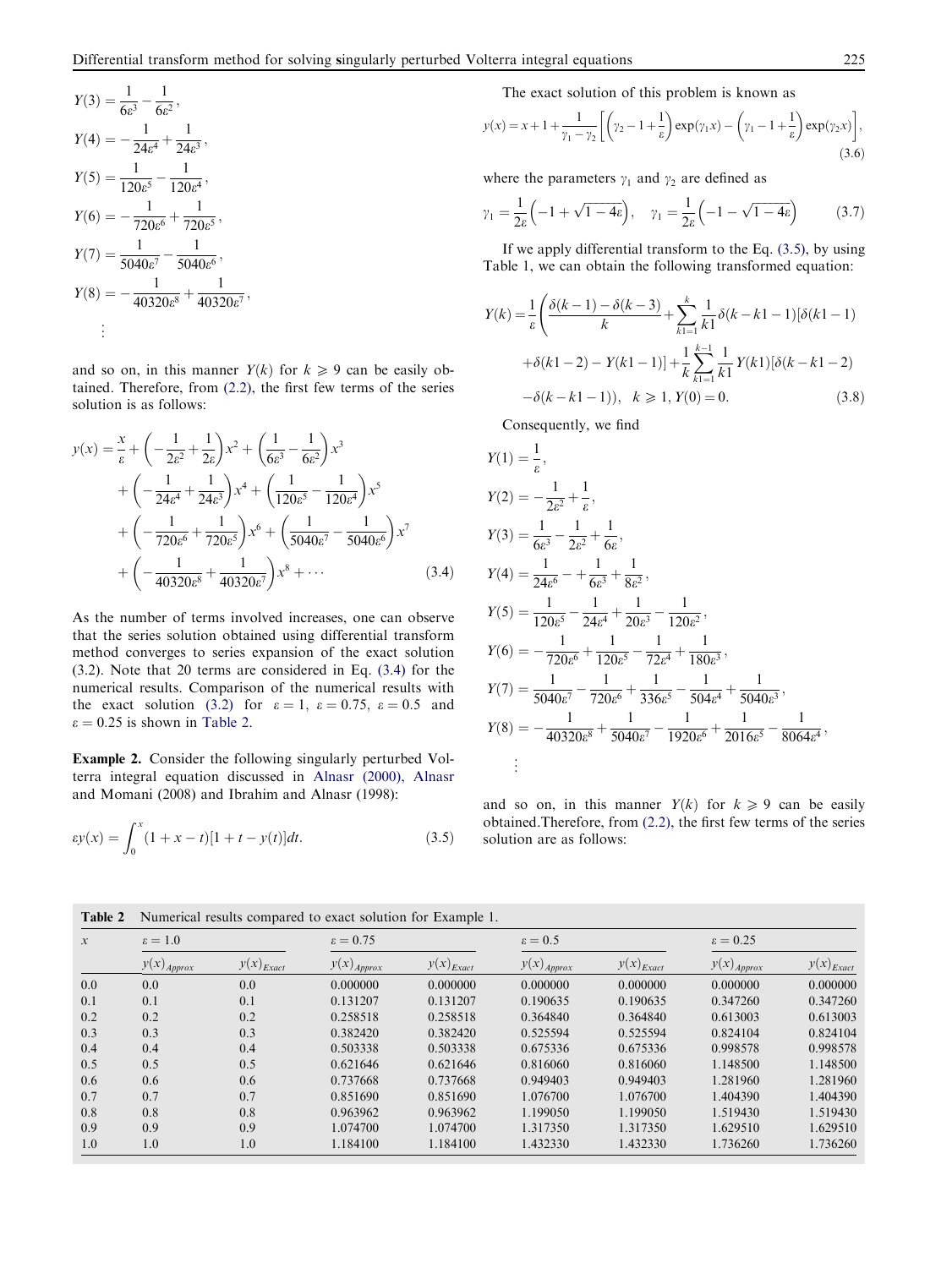| $\boldsymbol{x}$ | $\epsilon = 1.0$         |                | $\epsilon = 0.75$        |                | $\epsilon = 0.5$         |                |
|------------------|--------------------------|----------------|--------------------------|----------------|--------------------------|----------------|
|                  | $y(x)$ <sub>Approx</sub> | $y(x)_{Exact}$ | $y(x)$ <sub>Approx</sub> | $y(x)_{Exact}$ | $y(x)$ <sub>Approx</sub> | $y(x)_{Exact}$ |
| 0.0              | 0.0                      | 0.0            | 0.0                      | 0.0            | 0.0                      | 0.0            |
| 0.1              | 0.104833                 | 0.104833       | 0.137510                 | 0.137510       | 0.199683                 | 0.199683       |
| 0.2              | 0.218669                 | 0.218669       | 0.282340                 | 0.282340       | 0.397589                 | 0.397589       |
| 0.3              | 0.340519                 | 0.340519       | 0.433015                 | 0.433015       | 0.592269                 | 0.592269       |
| 0.4              | 0.469413                 | 0.469413       | 0.588175                 | 0.588175       | 0.782594                 | 0.782594       |
| 0.5              | 0.604405                 | 0.604405       | 0.746572                 | 0.746572       | 0.967719                 | 0.967719       |
| 0.6              | 0.744584                 | 0.744584       | 0.907074                 | 0.907074       | 1.147046                 | 1.147046       |
| 0.7              | 0.889072                 | 0.889072       | 1.068664                 | 1.068664       | 1.320191                 | 1.320191       |
| 0.8              | 1.037037                 | 1.037037       | 1.230437                 | 1.230437       | 1.486949                 | 1.486949       |
| 0.9              | 1.187692                 | 1.187692       | 1.391602                 | 1.391602       | 1.647272                 | 1.647272       |
| 1.0              | 1.340300                 | 1.340300       | 1.551470                 | 1.551470       | 1.801234                 | 1.801234       |

Table 3 Numerical results compared to exact solution for Example 2.

$$
y(x) = \frac{x}{\varepsilon} + \left( -\frac{1}{2\varepsilon^2} + \frac{1}{\varepsilon} \right) x^2 + \left( \frac{1}{6\varepsilon^3} - \frac{1}{2\varepsilon^2} + \frac{1}{6\varepsilon} \right) x^3
$$
  
+ 
$$
\left( -\frac{1}{24\varepsilon^6} + \frac{1}{6\varepsilon^3} - \frac{1}{8\varepsilon^2} \right) x^4
$$
  
+ 
$$
\left( \frac{1}{120\varepsilon^5} - \frac{1}{24\varepsilon^4} + \frac{1}{20\varepsilon^3} - \frac{1}{120\varepsilon^2} \right) x^5
$$
  
+ 
$$
\left( -\frac{1}{720\varepsilon^6} + \frac{1}{120\varepsilon^5} - \frac{1}{72\varepsilon^4} + \frac{1}{180\varepsilon^3} \right) x^6
$$
  
+ 
$$
\left( \frac{1}{5040\varepsilon^7} - \frac{1}{720\varepsilon^6} + \frac{1}{336\varepsilon^5} - \frac{1}{504\varepsilon^4} + \frac{1}{5040\varepsilon^3} \right) x^7
$$
  
+ 
$$
\left( -\frac{1}{40320\varepsilon^8} + \frac{1}{5040\varepsilon^7} - \frac{1}{1920\varepsilon^6} + \frac{1}{2016\varepsilon^5} - \frac{1}{8064\varepsilon^4} \right) x^8
$$
  
+ ... (3.9)

As the number of terms involved increases, one can observe that the series solution obtained using differential transform method converges to series expansion of the exact solution (3.6). Note that 11 terms are considered in Eq. (3.9) for the numerical results. Comparison of the numerical results with the exact solution (3.6) for  $\varepsilon = 1$ ,  $\varepsilon = 0.75$  and  $\varepsilon = 0.5$  are shown in Table 3.

Example 3. We consider the following nonlinear singularly perturbed Volterra Integral Equation discussed in Alnasr (2000) and Alnasr and Momani (2008):

$$
\varepsilon y(x) = \int_0^x e^{x-t} \left[ y^2(t) - 1 \right] dt,\tag{3.10}
$$

which has the exact solution

$$
y(x) = \frac{2(1 - e^{\gamma x})}{\varepsilon(\gamma - 1)e^{\gamma x} + \gamma + 1}, \quad \gamma = \frac{1}{\varepsilon}\sqrt{4 + \varepsilon^2}.
$$
 (3.11)

One can see that the differential transform of Eq. (3.10) can be evaluated by using Table 1 as follows:

$$
Y(k) = \frac{1}{\varepsilon} \left( \sum_{k3=1}^{k} \sum_{k2=1}^{k3} \sum_{k1=1}^{k2} \frac{1}{k3} \frac{(-1)^{k1-1}}{(k1-1)!} Y(k2 - k1) Y(k3 - k2) \right)
$$
  
 
$$
\times \frac{1}{(k - k3)!} - \sum_{k1=1}^{k} \frac{1}{k1} \frac{1}{(k - k1)!} \frac{(-1)^{k1-1}}{(k1-1)!} \right),
$$
  
  $k \ge 1, Y(0) = 0.$  (3.12)

Consequently, we find

$$
Y(1) = -\frac{1}{\varepsilon},
$$
  
\n
$$
Y(2) = -\frac{1}{2\varepsilon},
$$
  
\n
$$
Y(3) = \frac{1}{3\varepsilon^3} - \frac{1}{6\varepsilon},
$$
  
\n
$$
Y(4) = \frac{1}{3\varepsilon^3} - \frac{1}{24\varepsilon},
$$
  
\n
$$
Y(5) = -\frac{2}{15\varepsilon^5} + \frac{11}{60\varepsilon^3} - \frac{1}{120\varepsilon},
$$
  
\n
$$
Y(6) = -\frac{17}{90\varepsilon^5} + \frac{13}{180\varepsilon^3} - \frac{1}{720\varepsilon},
$$
  
\n
$$
Y(7) = \frac{17}{315\varepsilon^7} - \frac{1}{7\varepsilon^5} + \frac{19}{840\varepsilon^3} - \frac{1}{5040\varepsilon},
$$
  
\n
$$
Y(8) = \frac{31}{315\varepsilon^7} - \frac{8}{105\varepsilon^5} + \frac{1}{168\varepsilon^3} - \frac{1}{40320\varepsilon},
$$
  
\n
$$
\vdots
$$

and so on, in this manner  $Y(k)$  for  $k \geq 9$  can be easily obtained. Therefore, from (2.2), the solution of the integral equation (3.10) is given as

$$
y(x) = -\frac{x}{\varepsilon} - \frac{1}{2\varepsilon}x^2 + \left(\frac{1}{3\varepsilon^3} - \frac{1}{6\varepsilon}\right)x^3 + \left(\frac{1}{3\varepsilon^3} - \frac{1}{24\varepsilon}\right)x^4
$$
  
+ 
$$
\left(-\frac{2}{15\varepsilon^5} + \frac{11}{60\varepsilon^3} - \frac{1}{120\varepsilon}\right)x^5
$$
  
+ 
$$
\left(-\frac{17}{90\varepsilon^5} + \frac{13}{180\varepsilon^3} - \frac{1}{720\varepsilon}\right)x^6
$$
  
+ 
$$
\left(\frac{17}{315\varepsilon^7} - \frac{1}{7\varepsilon^5} + \frac{19}{840\varepsilon^3} - \frac{1}{5040\varepsilon}\right)x^7
$$
  
+ 
$$
\left(\frac{31}{315\varepsilon^7} - \frac{8}{105\varepsilon^5} + \frac{1}{168\varepsilon^3} - \frac{1}{40320\varepsilon}\right)x^8 + \cdots
$$
 (3.13)

The evolution results for the exact solution (3.11) and the approximate solution obtained using differential transform method, for different values of  $\varepsilon$ , are shown in Figs. 1–3. Note that 11 terms are considered in Eq. (3.13) for the numerical results.

Example 4 . We consider the following singularly perturbed Volterra integral equation (Kauthen, 1997):

$$
\varepsilon y(x) = \sin x - \int_0^x y(t)dt,
$$
\n(3.14)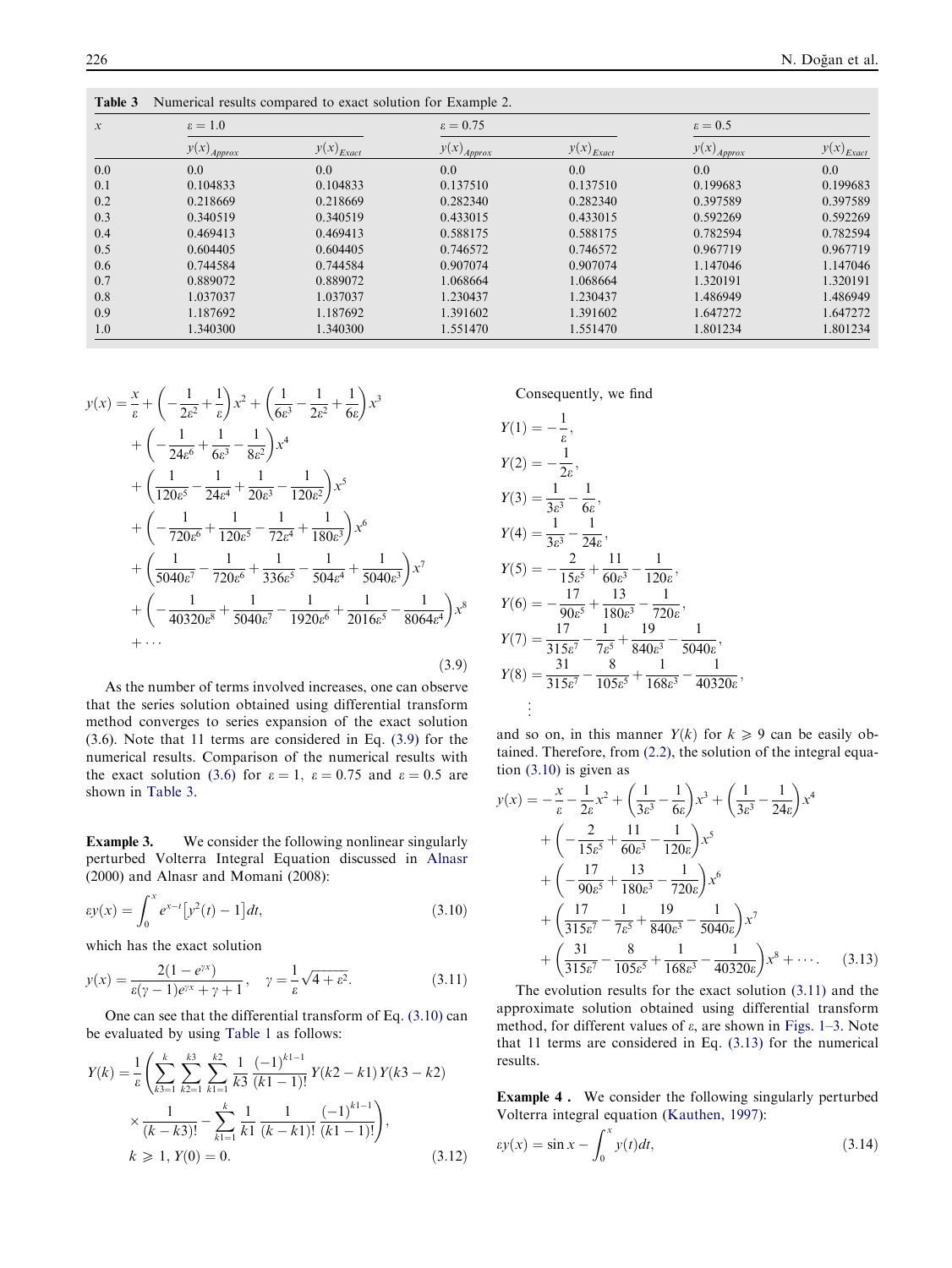

**Figure 1** Plots of Eq. (3.10) when  $\varepsilon = 1$ . Exact solution (\_\_\_); the approximate solution (—).



Figure 2 Plots of Eq. (3.10) when  $\varepsilon = 0.75$ . Exact solution (\_\_\_); the approximate solution (—).



Figure 3 Plots of Eq. (3.10) when  $\varepsilon = 0.5$ . Exact solution (\_\_\_); the approximate solution (—).

which has the exact solution

$$
y(x) = \frac{1}{1 + \varepsilon^2} \left( \cos x + \varepsilon \sin x - e^{-\frac{x}{\varepsilon}} \right).
$$
 (3.15)

According to the operations of differential transformation given in Table 1, the following recurrence relation is obtained:

$$
Y(k) = \frac{1}{\varepsilon} \left[ \frac{1}{k!} \sin \left( \frac{\pi k}{2} \right) - \frac{Y(k-1)}{k} \right].
$$
 (3.16)

Utilizing the recurrence relation in Eq. (3.16), we find

$$
Y(1) = \frac{1}{\varepsilon},
$$
  
\n
$$
Y(2) = -\frac{1}{2\varepsilon^{2}},
$$
  
\n
$$
Y(3) = \frac{1}{6\varepsilon^{3}} - \frac{1}{6\varepsilon},
$$
  
\n
$$
Y(4) = -\frac{1}{24\varepsilon^{4}} + \frac{1}{24\varepsilon^{2}},
$$
  
\n
$$
Y(5) = \frac{1}{120\varepsilon^{5}} - \frac{1}{120\varepsilon^{3}} + \frac{1}{120\varepsilon},
$$
  
\n
$$
Y(6) = -\frac{1}{720\varepsilon^{6}} + \frac{1}{720\varepsilon^{4}} - \frac{1}{720\varepsilon^{2}},
$$
  
\n
$$
Y(7) = \frac{1}{5040\varepsilon^{7}} - \frac{1}{5040\varepsilon^{5}} + \frac{1}{5040\varepsilon^{3}} - \frac{1}{5040\varepsilon^{3}},
$$
  
\n
$$
Y(8) = -\frac{1}{40320\varepsilon^{8}} + \frac{1}{40320\varepsilon^{6}} - \frac{1}{40320\varepsilon^{4}} + \frac{1}{40320\varepsilon^{2}},
$$
  
\n
$$
\vdots
$$

and so on, in this manner  $Y(k)$  for  $k \geq 9$  can be easily obtained.Therefore, from (2.2), the first few terms of the series solution are as follows:



Figure 4 Plots of Eq. (3.14) when  $\varepsilon = 2^{-3}$ . Exact solution (\_\_\_); the approximate solution (—).



**Figure 5** Plots of Eq. (3.14) when  $\varepsilon = 2^{-5}$ . Exact solution (\_\_\_); the approximate solution  $(-)$ .